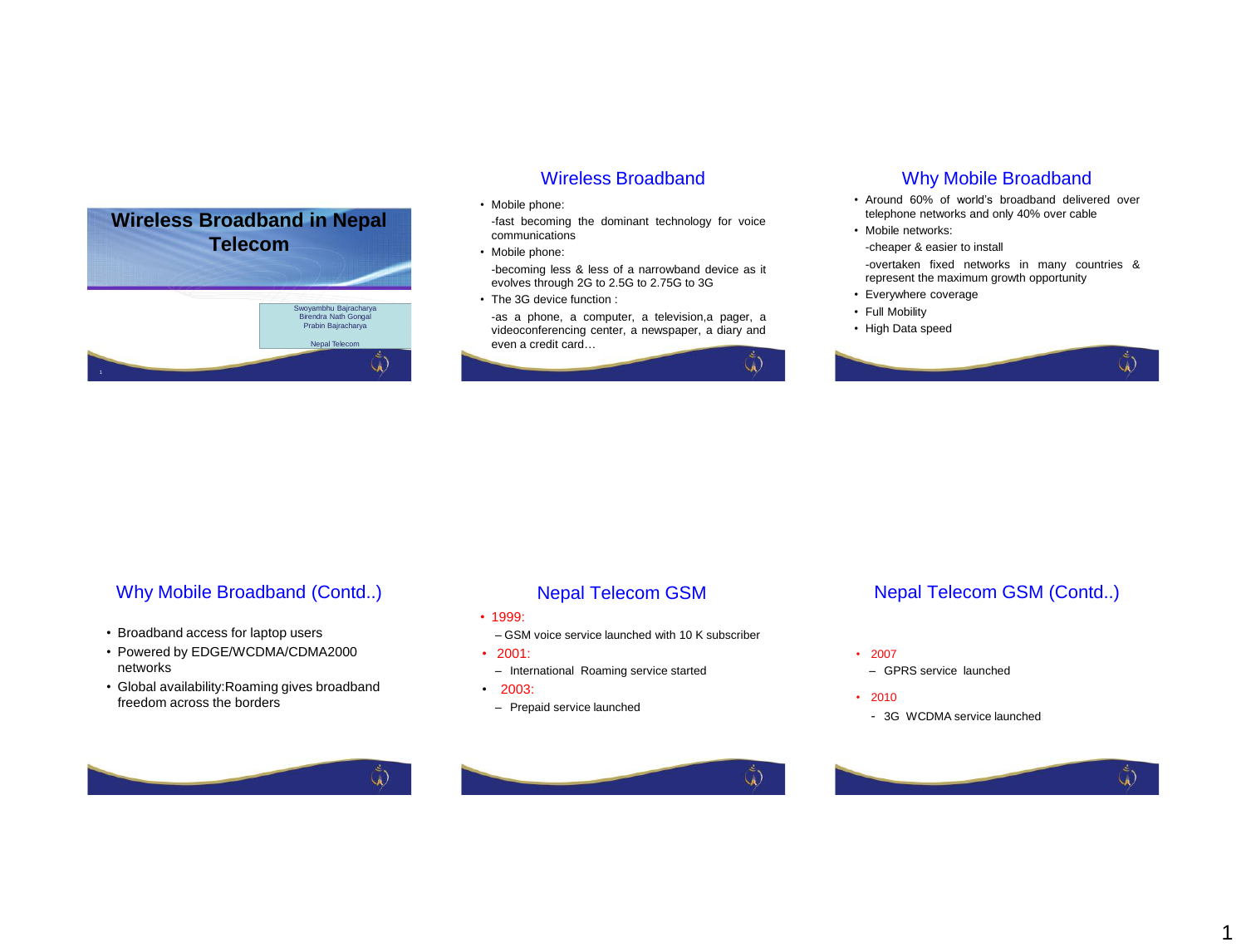### Nepal Telecom GSM (Contd..)

### • Types of GSM services -Post paid -Namaste Pre paid -3G Data card

### GSM Data Service

• GSM Data Service: -GPRS -offers 56-114 kbps Services on GPRS Internet browsing, email on move -3G WCDMA -offers 384 kbps downlink, 64 kbps uplink Services on WCDMA: video call video on demand Live TV capture and video streaming High speed data connection including internet and email High Speed Downlink Packet Access(HSDPA)

## Nepal Telecom CDMA

• 2005

- CDMA 2000 1x Technology Soft launched

- 2006
	- CDMA launched with limited mobility service
- 2007
	- CDMA launched with full mobility service
- 2010

GK.

- EVDO (Evolutionary Data Optimized) launched

**A** 



Nepal Telecom CDMA (Contd..)

 $\mathring{a}$ 

• Types of CDMA services: -C-phone Post Paid -C-phone Pre paid -SKY phone prepaid- Mobile service -SKY Data Prepaid- only Data service -EVDO Data service

### CDMA Data Service

• CDMA Data Service:

-SKY DATA

High speed internet connection via PDSN (Packet data service switching network)

max data rate 153.6 kbps -EVDO (CDMA2000 1XEVDO)

EVDO features of CDMA2000 NETWORKS provide access mobile device with downlink speed 2.4 Mbps and uplink 153 kbps with Rel 0

downlink and uplink speed in Rel A 3.1 Mbps and 1.8 Mbps respectively



### *GSM and CDMA Subscribers Trend in NT*

|  | Technology  | Customer<br>062/63 | <b>Customer</b><br>063/64 | Customer<br>064/65 | Customer<br>065/66 | Customer<br>066/67 | <b>Custome</b><br>r 067/68 |
|--|-------------|--------------------|---------------------------|--------------------|--------------------|--------------------|----------------------------|
|  | <b>GSM</b>  | 6.22.737           | 9.09.483                  | 17.17.230          | 30.09.962          | 39.60.293          | 51.29.446                  |
|  | <b>CDMA</b> | 23.579             | 1.61.155                  | 4.80.016           | 7.21.318           | 9.20.257           | 10.14.963                  |